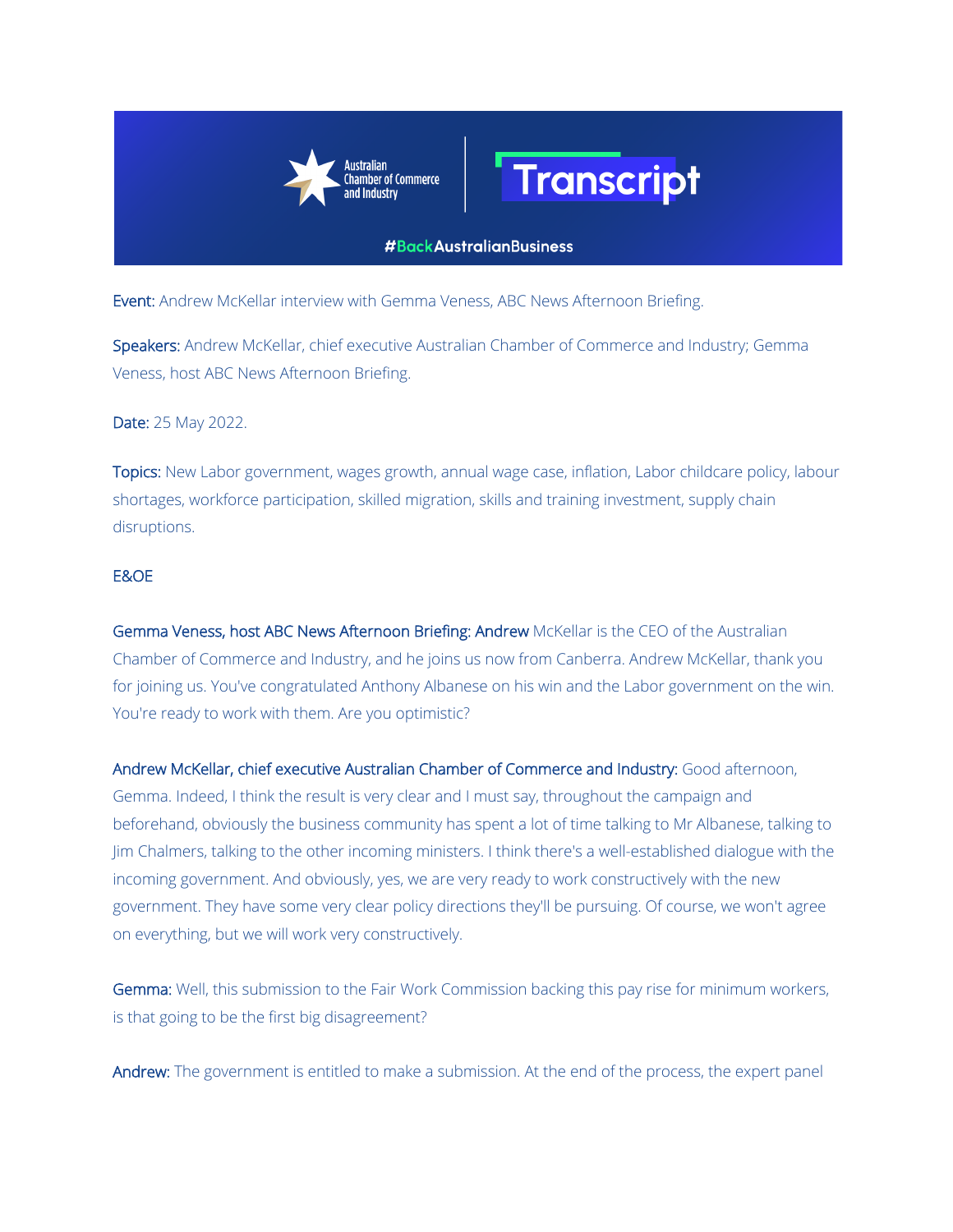of the Fair Work Commission will take into account the submissions from all the parties. From the union movement, from employers, the business community more broadly, and anyone else who wants to make a submission in the community. So the government won't make the decision, though they can make a submission as part of the process. The expert panel will make its determination. And of course, all of the parties will have to go with that.

Gemma: There's no doubt the cost of living is up. Why shouldn't wages keep up?

Andrew: Well, wages do need to go up, there's no doubt about that. We've made a submission. We've said a 3 per cent increase in the minimum wage. And let's be clear, this is the safety net at the base of the wages system in Australia. It's not what everyone's paid. We think that should go up by 3 per cent and fundamentally, we think that's a fair thing. The inflation target that the Reserve Bank has is between 2 and 3 per cent. There are other things that are feeding into the welfare of employees, including the superannuation guarantee going up by half a percent from the 30th of June. So on balance, we think that's the result that will support continued growth in the economy, continued growth in jobs, that will support a fair outcome and that will also encourage the Reserve Bank's target of 2 to 3 per cent inflation being achieved again. At the moment, inflation is running at much more than that, as we know.

Gemma: And as to other policy changes that may help business. Looking at the government's childcare policy, where does that sit?

Andrew: I think it's a very constructive thing. I mean, one of the things that we face at the moment is the most chronic shortage of labour in this country in nearly 50 years. Vacancy levels last month were at record levels, over 310,000 jobs where we're looking to find people to go into those positions. Employers are finding it incredibly difficult at the moment to find the right people for jobs, the right skills. So any way we can go about encouraging people to come into the labour force, people who've got children coming back into the labour force, young Australians, keeping them off the unemployed list, investing in skills, apprenticeships, training. All of these things are very important. Equally, lifting our sights on migration, having a level of ambition there, that's got to be part of the solution as well. So it's a complicated solution that we've got to put forward. There are many aspects to it, but of course, stronger childcare will be part of that.

Gemma: And do you believe supply chain disruption can and will be addressed in a timely manner?

Andrew: It's a fundamental challenge at the moment. There's no easy solution here. One of the big disruptions we're seeing around the world that's affecting supply chains everywhere is there's nearly 400